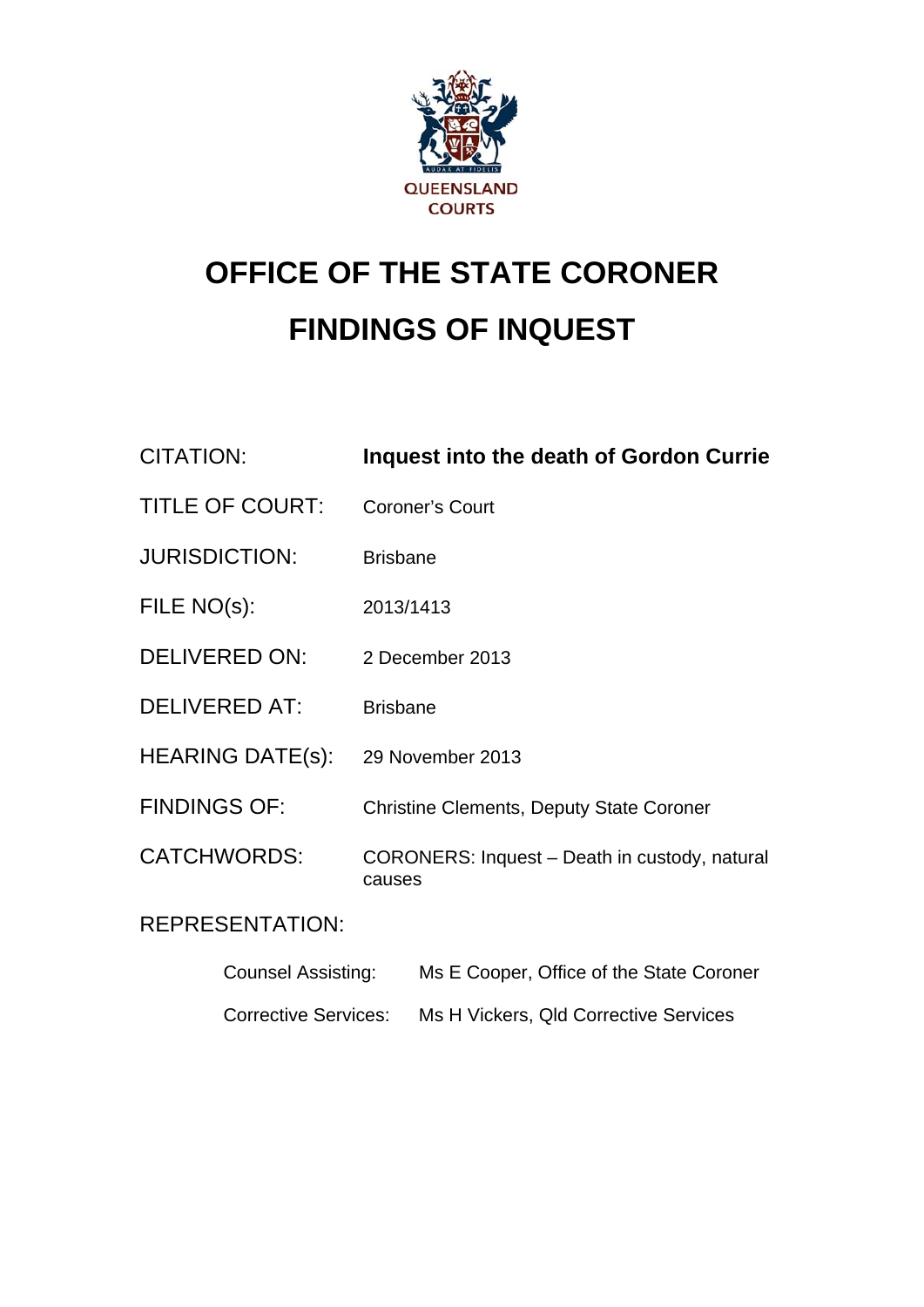## *Introduction*

Gordon Currie was born on 27 November 1954 in New South Wales. He died on 22 April 2013 when he was aged 58. He died in the Palen Creek Correctional Centre, at Palen Creek in Queensland.

Mr Currie was an inmate at the correctional centre. On 24 April 2007 he was sentenced to two years custody for 14 charges relating to break and enter, wilful damage, unlawful use of a motor vehicle and fraud matters. Mr Currie was released on parole on 23 April 2008 but failed to comply with the terms of his parole. He was re-sentenced on 30 April 2012 and was due to be released from custody on 25 April 2013. He died three days prior to his scheduled release.

## *Death in custody*

Mr Currie's death was a death in custody in accordance with the Coroners Act 2003.<sup>[1](#page-1-0)</sup> He was in detention under authority of a court order at the time of his death. In accordance with legislative requirements, an inquest must be held. $<sup>2</sup>$  $<sup>2</sup>$  $<sup>2</sup>$ </sup>

The independent review of the coronial jurisdiction is an important mechanism to ensure a transparent examination of the circumstances of the death of every person held in detention. This ensures the family of the deceased can be fully informed. The coronial process also assists in maintaining public confidence in the custodial system. Finally, the process allows independent review of custodial officers as well as those responsible for the health and medical care of inmates.

# *Notification and investigation*

Mr Currie's death was formally reported to the Office of the State Coroner on 23 April 2013. Detective Sergeant Michael Anderson was at the time working with the Corrective Services Investigation Unit. He was the officer who investigated the circumstances of Mr Currie's death in custody and the author of the report to the coroner.<sup>[3](#page-1-2)</sup> Detective Sergeant Anderson gave evidence at the inquest.

He was notified of Mr Currie's death by custodial correctional supervisor Leonie Mercer at 12:15 on 22 April 2013. Detective Sergeant Anderson, together with Detective Senior Constable Brendan Anderson, attended the Palen Creek Correctional Centre on Mt Lindesay Highway at Palen Creek. They were at the scene before 14:30 that afternoon. Mr Currie had been declared deceased at 11:25 that morning.

# *Events of 22 April 2013*

At about 08:00 in the morning, Mr Currie and another inmate named Larry Manager were directed to work in the banana plantation which was

1

<span id="page-1-0"></span><sup>&</sup>lt;sup>1</sup> Section 10

<span id="page-1-1"></span> $2$  Section 27(1)(a)(i)

<span id="page-1-2"></span><sup>&</sup>lt;sup>3</sup> Exhibit A6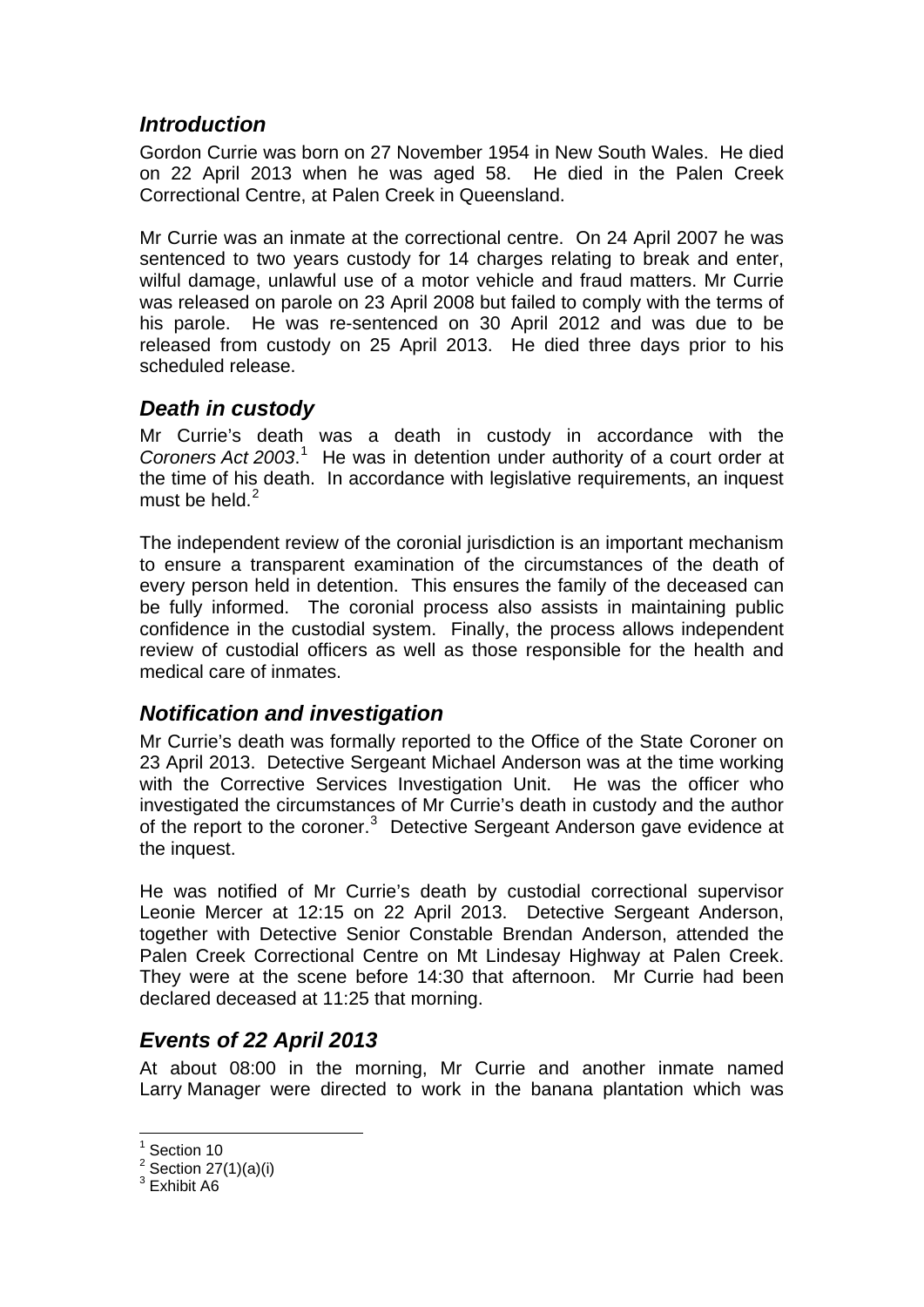approximately 1.2 kilometres from the correctional centre. They were driven to the plantation by correctional officers who then left them to their assigned tasks.

It was clear both inmates were considered to be trustworthy to perform their work without direct supervision. There was an emergency contact radio available to contact the administration block if required.

Larry Manager was the only witness to the events that occurred at the banana plantation. He was interviewed by Detective Sergeant Anderson on 8 November 2013<sup>[4](#page-1-2)</sup>

The tasks to be undertaken by Mr Currie and Mr Manager included mowing the grass, whipper snipping around the trees, weeding, slashing, collecting and storing the bananas and constructing a wall. These were ongoing tasks and did not have to be completed on that particular day.

Mr Manager confirmed he knew Mr Currie as another inmate and also considered him a friend. He was not aware that Mr Currie had any health problems.

Mr Manager and Mr Currie made themselves a cup of tea when they arrived at the caravan facility at the banana plantation. Mr Manager then inspected the banana plantation and started mowing. Mr Currie commenced operating the whipper snipper.

After about an hour, Mr Manager ran out fuel and returned to the caravan. Mr Currie was there and complained to him of 'a bit of a pain in his left shoulder', but he said he was alright. Mr Currie said it was an old football injury. Mr Manager told him to take it easy and rest. He was not concerned as Mr Currie looked fine. Mr Manager said he would take over the whipper snipping and left Mr Currie to rest at the caravan.

When the whipper required refuelling, he returned to the caravan to obtain fuel. This was about an hour later. As he approached the caravan, Mr Manager saw Mr Currie lying on the grass on his back, with his hands in an open position near his shoulders. He appeared to be looking at the sky. Mr Manager called out to him but there was no response from Mr Currie and no movement. He realised there was something wrong as he got closer. Mr Currie looked very pale and his eyes were in an open fixed position. Mr Manager immediately went to the caravan and pressed the prisoner radio duress alarm. This was activated at 11:15. He then went back to check Mr Currie to ensure he had not swallowed his tongue. He checked for a pulse or sounds of breathing, but there was neither. He could not detect a heartbeat on placing his ear to Mr Currie's chest.

He tilted Mr Currie's head back and blew two breaths into his mouth before doing 30 chest compressions. He continued to do this until the arrival of two

<span id="page-2-0"></span> 4 Exhibit B8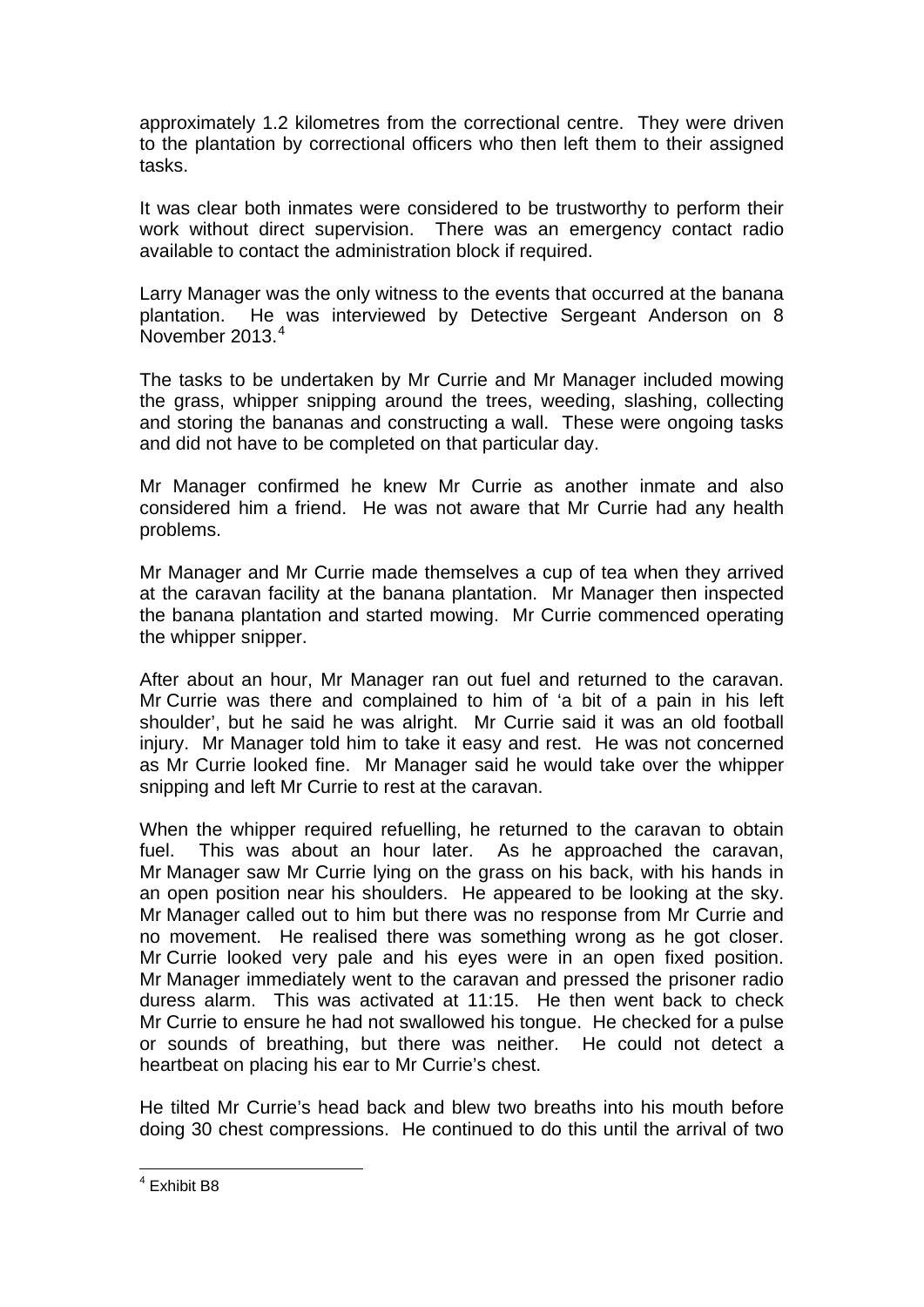correctional officers about two minutes later. They took over cardiopulmonary resuscitation until the nurse arrived a short time later.

Mr Manager observed clinical nurse Rosemary Ryan make a visual and physical examination of Mr Currie. She placed a defibrillator machine on Mr Currie but there was no shockable rhythm. The nurse confirmed there was no pulse, the pupils were fixed and dilated and there was no sign of breathing. She declared Mr Currie deceased and cardiopulmonary resuscitation was halted at 11:25.

Mr Manager confirmed the standard protocols were followed, namely the removal of all his clothing and photographing of Mr Manager and the swabbing of his hands and fingers. An initial electronic record of events described by Mr Manager was recorded that evening by Detective Sergeant Anderson.

Mr Manager stated he had no concerns regarding Mr Currie's sudden death. He did not blame anyone for his death. He knew that Mr Currie smoked but did not know anything about any medical condition.

Statements from the attending Corrective Service Officers confirmed they saw Mr Manager performing cardiopulmonary resuscitation on Mr Currie when they arrived at the scene at about 11:20. They also observed Mr Currie's hands and face were blue.

The ambulance service had been notified of Mr Currie's collapse and two vehicles attended at 12:00 and 12:09. They did not instigate any treatment as by this time the clinical nurse had declared Mr Currie deceased. They confirmed there were no signs of life.

#### *Investigation by Corrective Services Investigation Unit*

Upon notification of Mr Currie's death, Detective Sergeant Anderson directed preservation of the scene until his arrival. The scene at the banana plantation was examined. Detective Sergeant Anderson was satisfied there were no signs of a struggle or anything of a suspicious nature. Mr Currie was inspected where he lay. The defibrillator pads were still in place and there were no signs of injury or anything to suggest Mr Currie's death was other than due to unknown sudden natural causes.

Further investigations followed which confirmed Mr Currie was not known to have any issues with other inmates or correctional staff. The other inmate with whom Mr Currie was working on the day of his death, Mr Manager, was fully cooperative with police investigations including consenting to physical examination and collection of samples.

An examination of both Mr Currie and Mr Manager's cells did not reveal anything of interest or concern.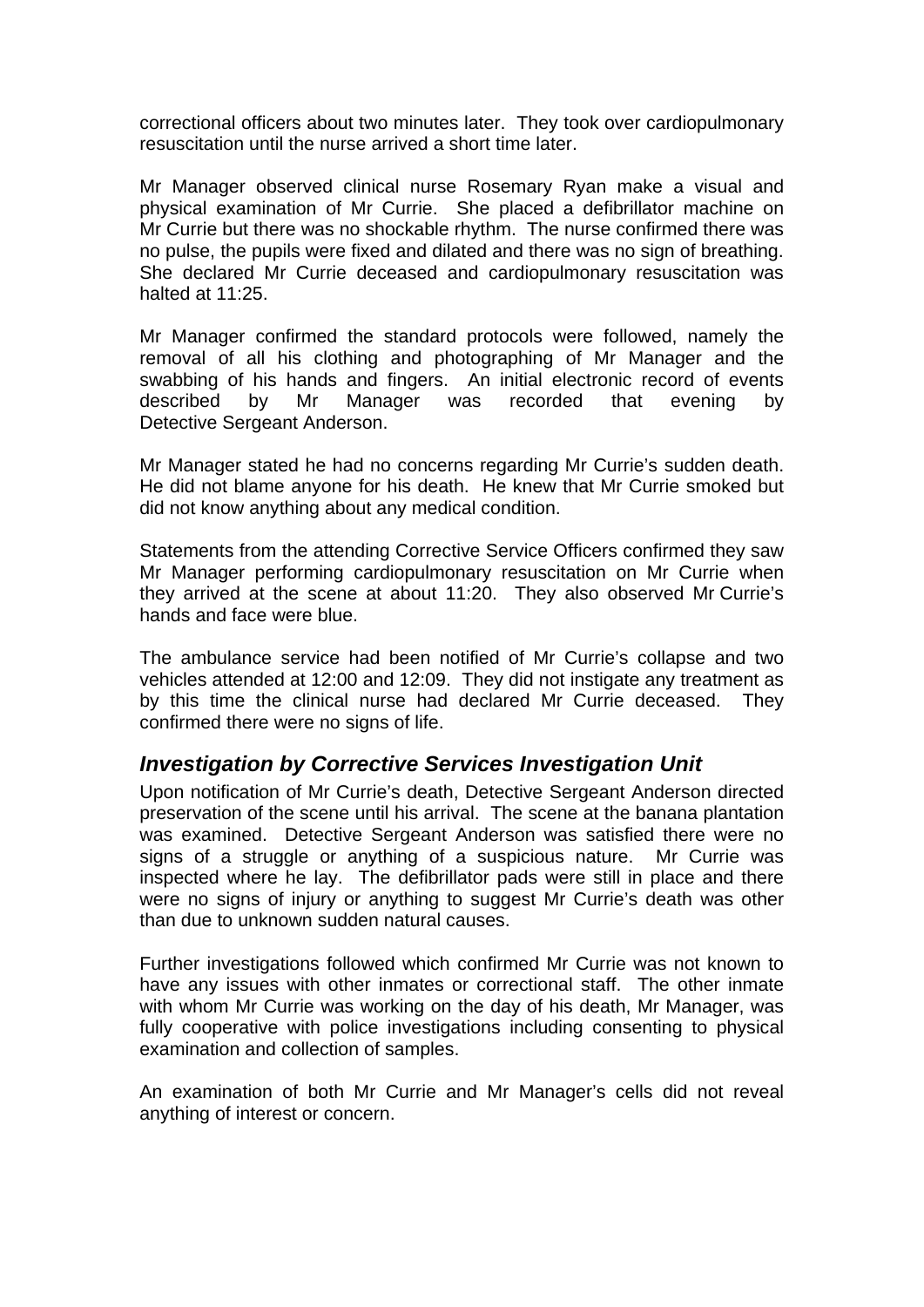The 23 other inmates domiciled with Mr Currie in Block B were interviewed. No information was provided that would suggest a suspicious cause of death or any act of negligence.

## *Autopsy*

On 24 April 2013 forensic pathologist Dr Rebecca Williams conducted an autopsy on Mr Currie's body. She documented scars and tattoos in her report. There were only two minor injuries noted. Both injuries were healing crusted abrasions on the posterior distal right forearm.

Internal examination did not detect any other injuries apart from broken ribs, commonly observed as a complication of cardiopulmonary resuscitation. There were signs in the lungs consistent with smoking. The most significant finding was of severe atheroma of the coronary arteries with 90% blockage of the right coronary artery, as well as the left anterior descending artery.

Radiology testing by CT imaging confirmed calcification in the coronary arteries, aorta and common iliac arteries.

Examination of tissue under microscope magnification confirmed severe coronary atherosclerosis and a thrombus (clot) in the left anterior descending coronary artery. Testing of blood samples confirmed Mr Currie was reactive for hepatitis C. No drugs or alcohol were detected.

Dr Williams noted Mr Currie's medical history was documented as:

- Hepatitis C infection.
- Cigarette smoking.
- Gastric reflux.
- Arthritis.
- Self-harm history.
- Recurrent ear infections.<sup>[5](#page-2-0)</sup>

Dr Williams' report noted that coronary atherosclerosis was a common cause of sudden unexpected death and that smoking was a major risk factor for this to occur. She also expressed the view it was likely that the physical exertion further exacerbated the strain on the heart. The shoulder pain experienced just prior to death was likely to be referred pain from the heart.

The pathologist concluded Mr Currie died due to coronary atherosclerosis. I accept that conclusion.

# *Medical history*

Detective Sergeant Anderson examined the records and confirmed Mr Currie was subjected to the normal medical questionnaire when he was received into custody of the Queensland Corrective Services on 4 May 2012.

<span id="page-4-0"></span> 5 Exhibit A5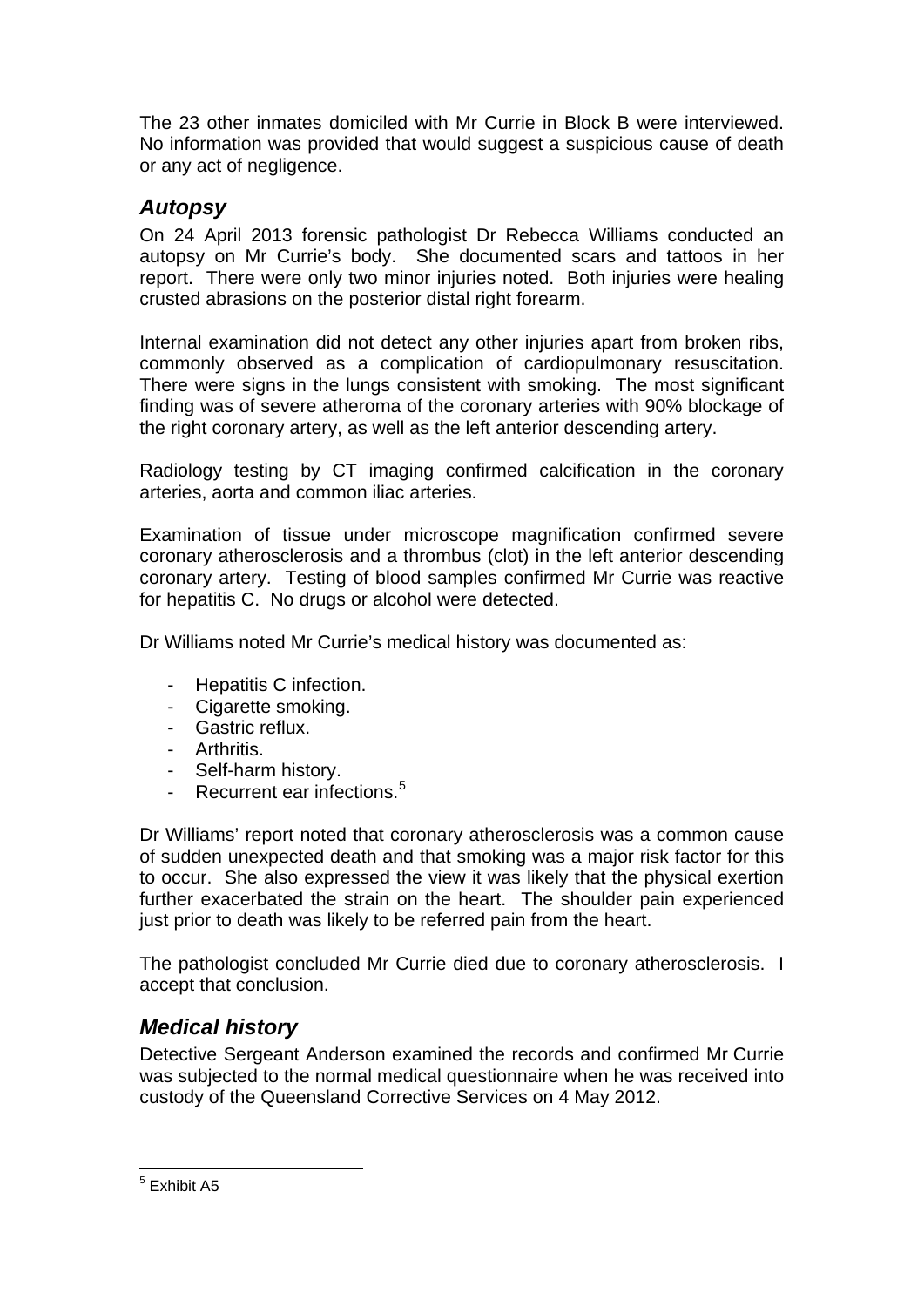He had access to medical services at Palen Creek and the only issue identified for which he received treatment was related to gastritis and gastric and duodenum ulceration. He was prescribed a daily dose of 20mg of Omeprazole. There was nothing in his known medical history suggesting heart disease.

#### *Review of medical care*

An independent review of Mr Currie's medical record was arranged by the coroner. Dr Nelle van Buuren, of the Clinical Forensic Medicine Unit, provided her report.<sup>[6](#page-4-0)</sup> She noted Mr Currie's record included a history of attempted suicide, but there was no current mental health concern on admission to custody. A history of shoulder pain from a football injury as well as arthritis was recorded. Specifically, Mr Currie denied any cardiac condition, including chest pain or shortness of breath. His assessment did not reveal any medical condition which would be problematic for management. He was also identified as positive for hepatitis C, and as suffering from gastric reflux.

Dr van Buuren noted he was transferred to Palen Creek on 15 November 2012. On assessment by a clinical nurse, the guideline stated a mandatory electrocardiogram (ECG) was required for all inmates over 50, 'if clinically indicated'.

It is this issue which is the primary focus of review of Mr Currie's medical care.

The visiting medical officer at the time was Dr Michael Glover. His statement clarified that the decision whether or not to perform an ECG was made by the clinical nurse, who performed the initial assessment.<sup>[7](#page-5-0)</sup> He noted there was no further detail to elucidate how the clinical nurse applied the guideline, 'if clinically indicated'. The clinical nurse exercised her decision-making responsibility and decided that Mr Currie did not require a baseline ECG. Had this been performed, the visiting medical officer would have reviewed it on the next visit.

Although Dr Glover had no memory of Mr Currie, the record shows that Mr Currie saw Dr Glover for the last time on 15 January 2013. Mr Currie was complaining about his chronic neck pain and was reviewed also regarding gastro-oesophageal reflux disorder. Dr Glover noted Mr Currie maintained a full range of movement and was tender at the C7 and T1 levels of his spine.

Dr van Buuren's review confirmed that the presence of tenderness in the neck did not suggest a cardiac cause for the pain.

Further independent review of medical care was provided by Dr Anthony Falconer, who was the Acting Director of Medical Services at Logan-Beaudesert Hospital. He previously acted as the Medical Director for Queensland Department of Corrective Services.

<sup>&</sup>lt;u>.</u>  $<sup>6</sup>$  Exhibit C1</sup>

<span id="page-5-1"></span><span id="page-5-0"></span><sup>7</sup> Exhibit B12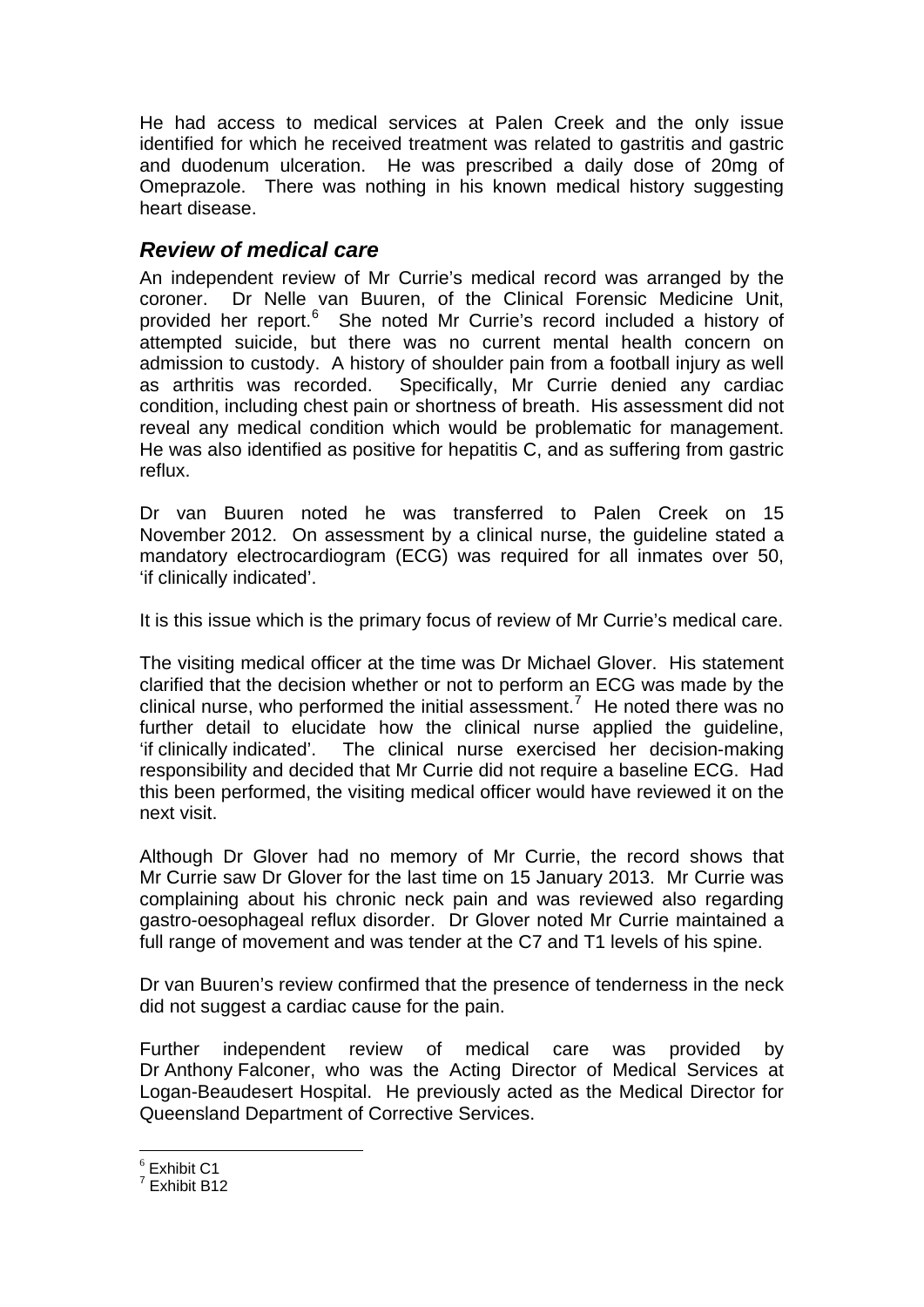Dr Falconer reviewed Mr Currie's medical records. He considered an ECG itself was a very poor screening tool for a person such as Mr Currie who had no symptoms suggestive of cardiac disease.<sup>[8](#page-5-1)</sup>

Dr Falconer suggested a stress echocardiogram was much more likely to provide useful information in an asymptomatic person, but was more invasive and expensive. If such a screening mechanism were to be implemented it would only be feasible to do so in the larger correctional facilities with greater staff resources. This would be prior to any inmate being transferred to a smaller more remote facility such as Palen Creek.

Dr Falconer agreed with Dr van Buuren's reference to a higher mortality rate of inmates due to cardiovascular disease. He suggested more effective use of funding (than routine ECGs) would be education, improved diet and limitations on smoking for inmates. He also noted the high mortality due to cardiovascular disease of inmates reflected the over-representation of indigenous Australians who suffer a higher cardiovascular disease rate.

A statement was also provided by Dr Alun Richards, who formerly held the position of Director of Health and Medical Services for Queensland Corrective Services until the end of June 2008. The responsibility for medical care and the health of inmates passed to Queensland Health on 1 July 2008. The state wide service is within the division of the Chief Health Officer.

As part of this change in health services for prisoners, devolution to individual hospital and health services occurred.

During his time as Director of Health and Medical Services, Dr Richards instigated routine ECGs on targeted prisoners who were non-asymptomatic. He considered an ECG to be a cheap and non-invasive test that was capable of indicating previous or current heart problems. The procedure also established a baseline for comparison. He expected an ECG would be performed at the initial reception of a prisoner into Corrective Services custody, rather than on transfer to Palen Creek. He said this was the most appropriate time to enable transfer as required to a hospital.

He expressed the view that the absence of an ECG in an asymptomatic inmate such as Mr Currie would not be negligent. $9$ 

Dr van Buuren confirmed on her review of the medical records that Mr Currie consistently denied any symptoms associated with a cardiac health problem and he was within the normal range of testing for weight, blood pressure and heart rate. There was no evidence from any of the reviewing doctors suggesting that had an ECG been performed, it would have identified Mr Currie to be at risk of or suffering from ischaemic heart disease.

<u>.</u>

<sup>8</sup> Exhibit B13

<span id="page-6-0"></span><sup>&</sup>lt;sup>9</sup> Exhibit B14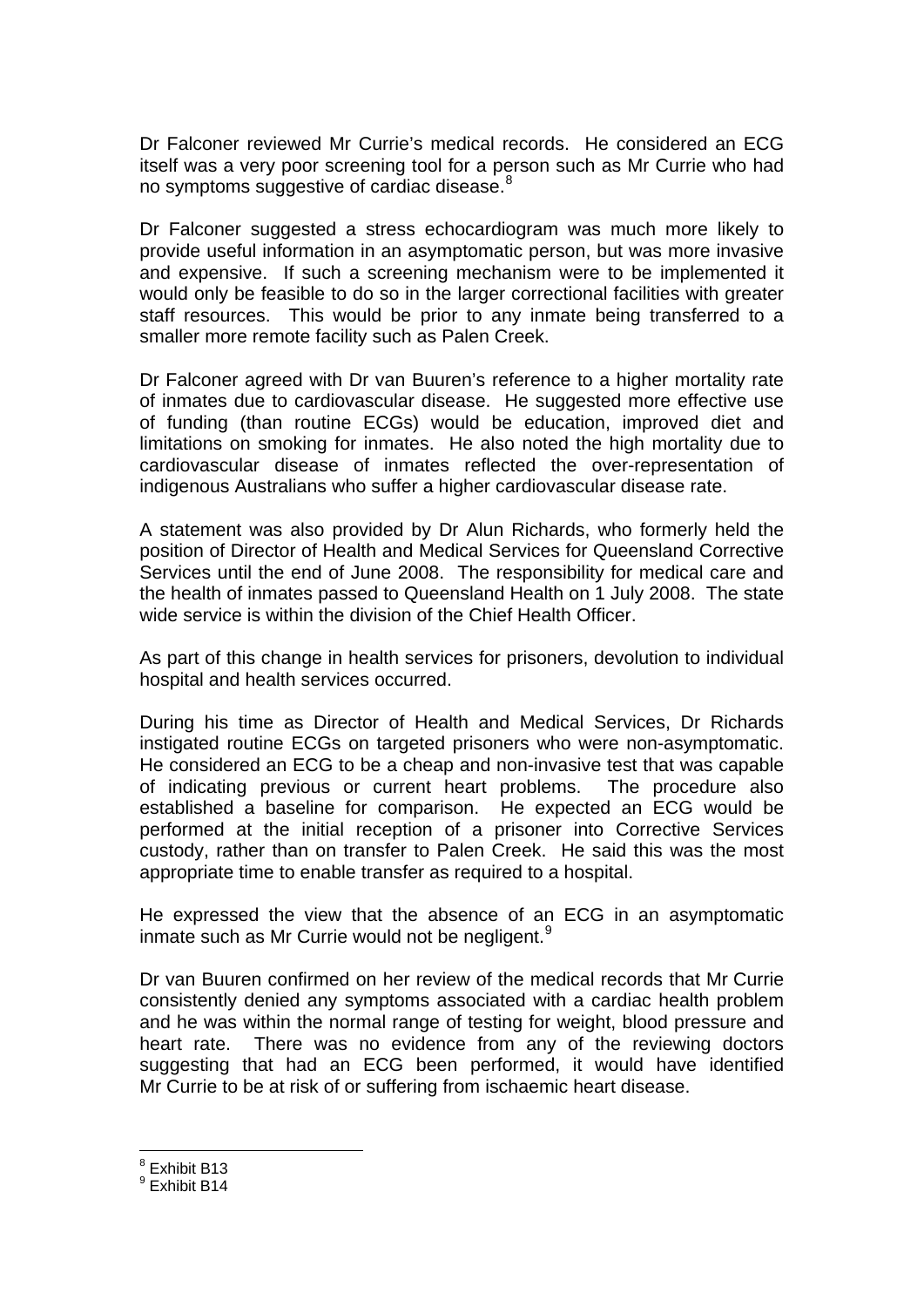Dr van Buuren noted symptoms for gastro-oesophageal reflux disorder can be similar to those indicating a cardiac problem, but she also noted the medication prescribed for the condition had achieved resolution and relief of Mr Currie's symptoms.

She concluded it was possible, and even likely that Mr Currie was asymptomatic regarding ischaemic heart disease/atherosclerosis. She agreed that it was not possible to say whether or not an ECG would have led to diagnosis of ischaemic heart disease.

Dr van Buuren noted it was the clinical nurse who declared Mr Currie deceased and made the decision that cardiopulmonary resuscitation could end. This was prior to the arrival of the Queensland Ambulance Service.

I do not consider this was inappropriate given the evidence Mr Currie had been examined by three people prior to the nurse's arrival. None of those people had detected any sign of life. Cardiopulmonary resuscitation had been performed from the time when he was first discovered on the ground. The nurse examined him and applied defibrillation pads which indicated there was no shockable rhythm.

#### *Conclusion reached after medical reviews*

In all of these circumstances I am satisfied that Mr Currie received appropriate medical care throughout his period of incarceration. He was assessed upon incarceration at Arthur Gorrie Correctional Centre on 14 May 2012 and on transfer to the Brisbane Correctional Centre on 28 May. He was next assessed on 20 July 2012 when he was transferred to the South Queensland Correctional Centre. Finally, he was assessed upon arrival at the Palen Creek facility on 15 November 2012.

I am also satisfied on all of the evidence that he received appropriate medical care on the day he died.

#### *Review by the Queensland Corrective Services*

Finally, I note the contents of the Queensland Corrective Services review.<sup>[10](#page-6-0)</sup>

Two issues arose in the context of the review. The first was that the Correctional Services Officers who responded to the emergency duress callout initiated cardiopulmonary resuscitation without the use of protective equipment. I am satisfied that the review established this was due to the stress of the situation and their desire to assist rather than the lack of equipment or training to use protective masks. It is of course a significant health and safety issue for Corrective Services Officers.

The second issue was the Corrective Services Officers failure to recognise the caravan as part of the immediate scene which should have been declared part of the crime scene and preserved. This has been addressed with training.

1

<sup>&</sup>lt;sup>10</sup> Exhibit C2, not to be released